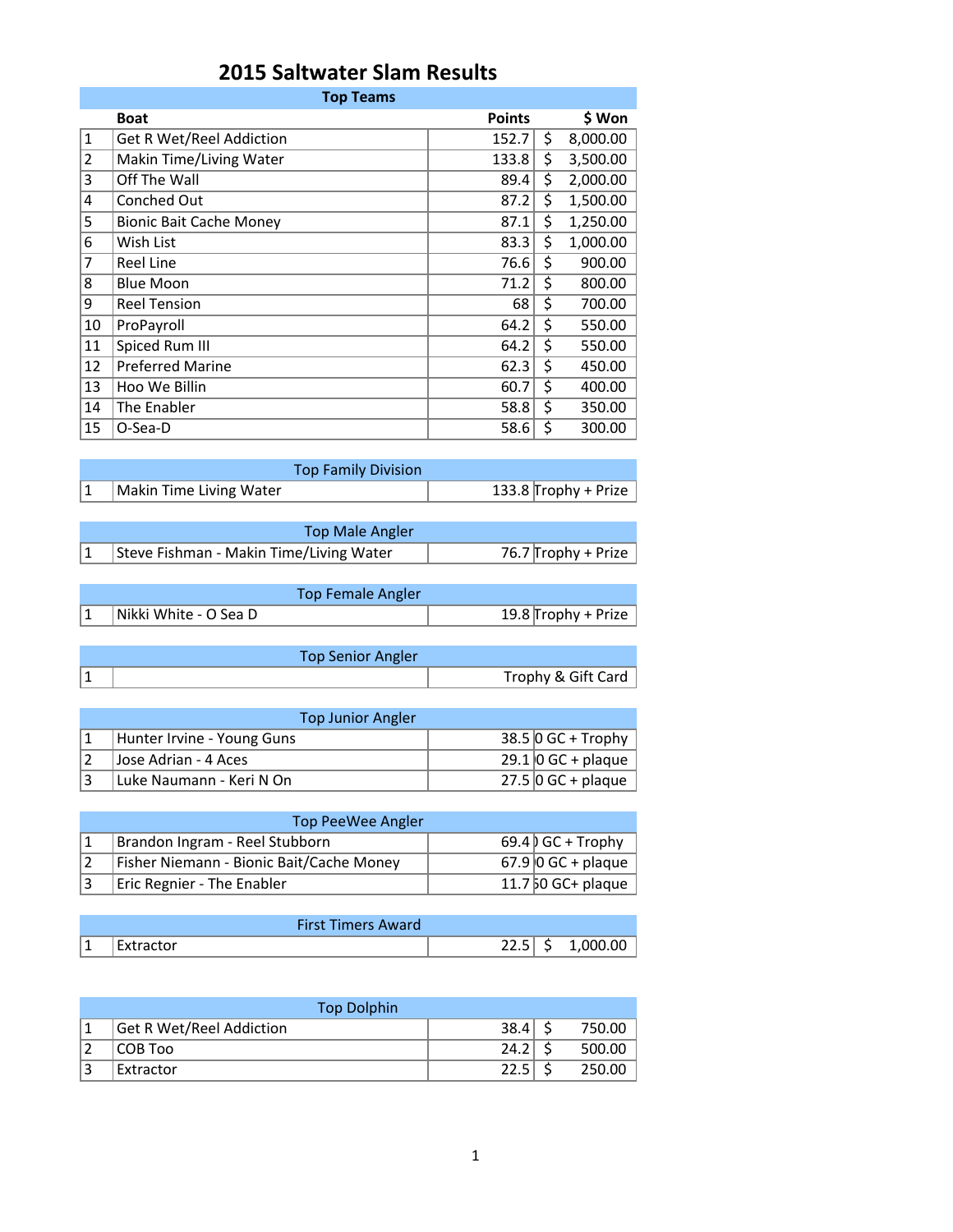## **2015 Saltwater Slam Results**

|    | <b>Top Wahoo</b> |      |        |
|----|------------------|------|--------|
|    | Team Tuppens     | 21.5 | 750.00 |
| ۷  |                  |      | 500.00 |
| 13 |                  |      | 250.00 |

| <b>Top King</b>       |      |        |
|-----------------------|------|--------|
| The Enabler           | 35.5 | 750.00 |
| Spiced Rum III        | 33.1 | 500.00 |
| Doing It All/ Hardway |      | 250.00 |

| <b>Top Tuna</b>         |      |        |
|-------------------------|------|--------|
| Bionic Bait/Cache Money | 30.6 | 750.00 |
| <b>Reel Tension</b>     | 30   | 500.00 |
| Wish List               | 29.2 | 250.00 |

|    | <b>Top Cobia</b> |      |        |
|----|------------------|------|--------|
|    | Off the Wall     | 26.9 | 750.00 |
|    | O Sea D          | 19.8 | 500.00 |
| 13 | O Sea D          | 15.1 | 250.00 |

|         | <b>Big Mack</b> |             |          |
|---------|-----------------|-------------|----------|
| $\perp$ | Spiced Rum III  | $33.1$   \$ | 2,000.00 |

| <b>Top Captain</b>                   |                  |
|--------------------------------------|------------------|
| Kenny Frias-Get R Wet/Reel Addiction | 152.7 Cap Morgan |

|   | Show Me the Mahi                |      |          |
|---|---------------------------------|------|----------|
|   | <b>Get R Wet/Reel Addiction</b> | 38.4 | 750.00   |
|   | COB Too                         | 24.2 | 250.00   |
|   | <b>Top Small Boat</b>           |      |          |
|   | Reel Line                       | 76.6 | 1,500.00 |
|   | Hoo We Billin                   | 60.7 | 750.00   |
| 3 | Extractor                       | 22.5 | 250.00   |

|                | Average Joe Division |      |          |
|----------------|----------------------|------|----------|
|                | Reel Line            | 76.6 | 2,000.00 |
| $\overline{2}$ | Meat Wagon           | 55.2 | 1,500.00 |
| 3              | Miss Michelle        | 39.1 | 750.00   |
| 4              | Ice Box              | 33.7 | 500.00   |
|                | Shaka                | 25.4 | 250.00   |

| Bluewater Bonanza - Total Aggregate Weight |  |  |                      |  |
|--------------------------------------------|--|--|----------------------|--|
| <b>Get R Wet/Reel Addiction</b>            |  |  | $152.7$ \$ 3,150.00  |  |
| Makin Time Living Water                    |  |  | $133.8$ \$ 1,890.00  |  |
| <b>Off the Wall</b>                        |  |  | $89.4$   \$ 1,260.00 |  |